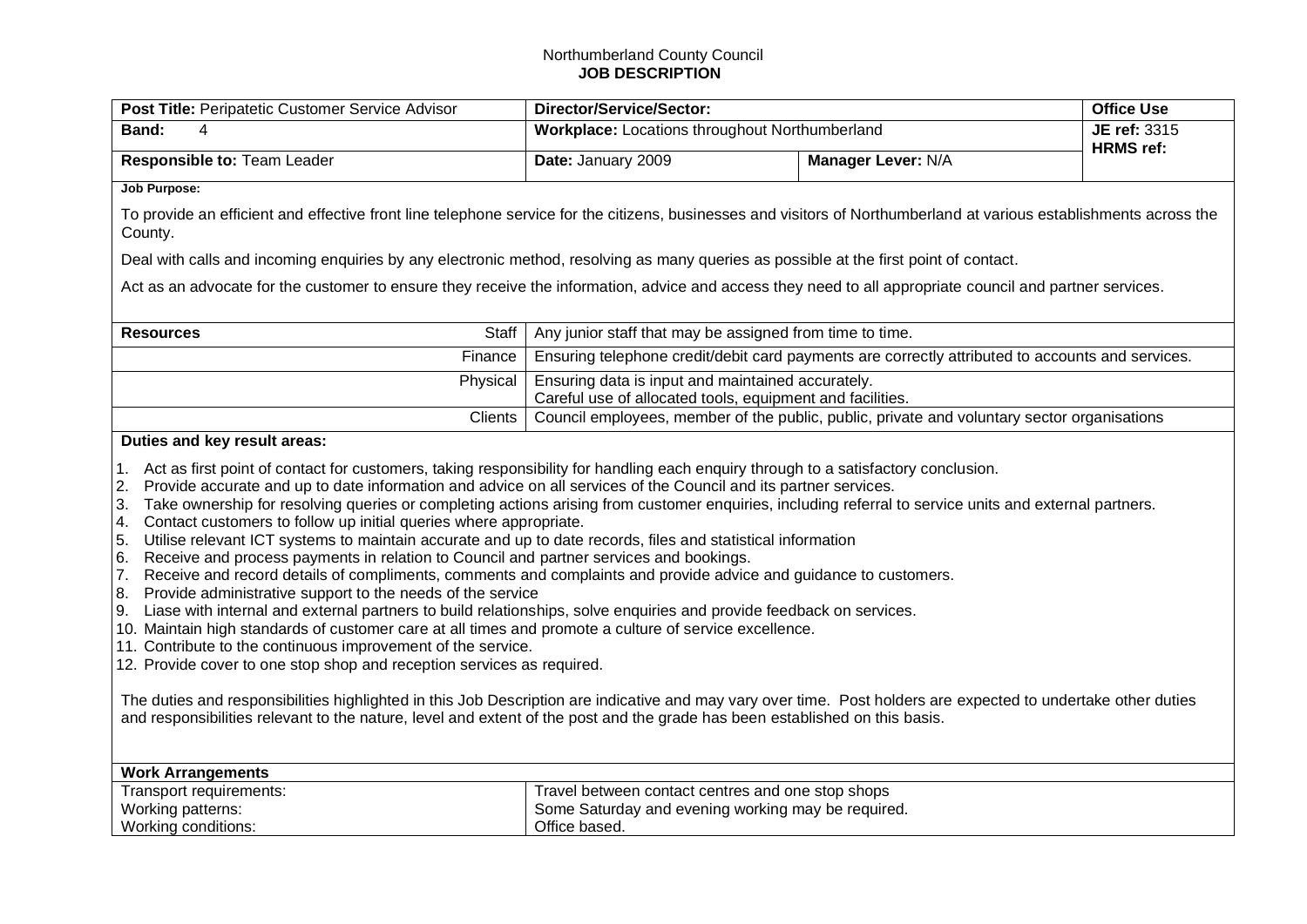## Northumberland County Council **PERSON SPECIFICATION**

|                   | Post Title: Customer Service Advisor                                                                                | Director/Service/Sector:                                         | Ref: 304                      |
|-------------------|---------------------------------------------------------------------------------------------------------------------|------------------------------------------------------------------|-------------------------------|
| <b>Essential</b>  |                                                                                                                     | <b>Desirable</b>                                                 | <b>Assess</b>                 |
|                   |                                                                                                                     |                                                                  | by                            |
|                   | <b>Knowledge and Qualifications</b>                                                                                 |                                                                  |                               |
| $\Box$            | A good general education                                                                                            | GNVQ Customer Care Level 2 or ICS Award<br>$\Box$                | Application A, B              |
| $\Box$            | A sound working knowledge of the procedural and practical issues                                                    | CLAIT or equivalent<br>$\Box$                                    | Sight of original             |
|                   | relating to customer services.                                                                                      |                                                                  | certificates A, B             |
| $\Box$            | An awareness of and interest in the current issues facing the council                                               |                                                                  | Interview                     |
|                   | and the services it provides.                                                                                       |                                                                  |                               |
| $\Box$            | Appreciates the relationship between customer care, cost, quality and                                               |                                                                  |                               |
|                   | performance.                                                                                                        |                                                                  |                               |
| $\Box$            | Willing to undertake appropriate training.                                                                          |                                                                  |                               |
| <b>Experience</b> |                                                                                                                     |                                                                  |                               |
| $\Box$            | Telephone contact with the public. Giving help advice and information.                                              | Dealing with a wide range of services<br>$\Box$                  | <b>Testing B</b>              |
| $\Box$            | Proficient in using IT word processing, database and spreadsheet                                                    | Dealing with others at different organisational levels<br>$\Box$ | Application A, B              |
|                   | packages                                                                                                            | Cash and card payment handling<br>□                              | C, D, E, F, G                 |
|                   |                                                                                                                     | Gathering, organising and managing information<br>$\Box$         | Reference A, B                |
|                   |                                                                                                                     | Working in an environment governed by clear<br>$\Box$            | Interview A, C,               |
|                   |                                                                                                                     | processes and procedures                                         | D, E, F, G                    |
|                   | <b>Skills and competencies</b>                                                                                      |                                                                  |                               |
| $\Box$            | <b>IT literate</b>                                                                                                  | <b>Negotiation skills</b><br>$\Box$                              | <b>Application A</b>          |
| $\Box$            | Administration skills - ability to input, extract, interpret and record                                             | Excellent interpersonal skills and ability to<br>$\Box$          | Interview B, C,               |
|                   | information from manual and computerised information sources                                                        | communicate with a variety of people both face to                | D, E, F, G                    |
| $\Box$            | Communicates clearly orally and in writing<br>Customer oriented                                                     | face and on the telephone                                        | <b>Testing A</b><br>Interview |
| $\Box$            |                                                                                                                     | Ability to work methodically<br>$\Box$                           |                               |
|                   | Physical, mental and emotional demands<br>Excellent verbal communication skills with the ability to facilitate open |                                                                  |                               |
| $\Box$            | discussion to determine customer and service requirements                                                           |                                                                  | Application<br>Interview: A,  |
| □                 | Must be able to work as part of a team                                                                              |                                                                  | <b>B, C, D, E. F</b>          |
| $\Box$            | Enthusiastic and committed                                                                                          |                                                                  |                               |
| $\Box$            | Proactive approach to problem solving and customer care                                                             |                                                                  |                               |
| $\Box$            | Ability to work calmly and accurately under pressure                                                                |                                                                  |                               |
| $\Box$            | Flexible approach                                                                                                   |                                                                  |                               |
| <b>Motivation</b> |                                                                                                                     |                                                                  |                               |
| $\Box$            | A corporate orientation and commitment to tackling issues across                                                    |                                                                  | Application                   |
|                   | departmental boundaries.                                                                                            |                                                                  | Interview: A,                 |
| $\Box$            | Dependable, reliable and good time keeper.                                                                          |                                                                  | <b>B, C, D, E. F</b>          |
| $\Box$            | Encourages and displays high standards of honesty, integrity,                                                       |                                                                  |                               |
|                   | openness and respect for others.                                                                                    |                                                                  |                               |